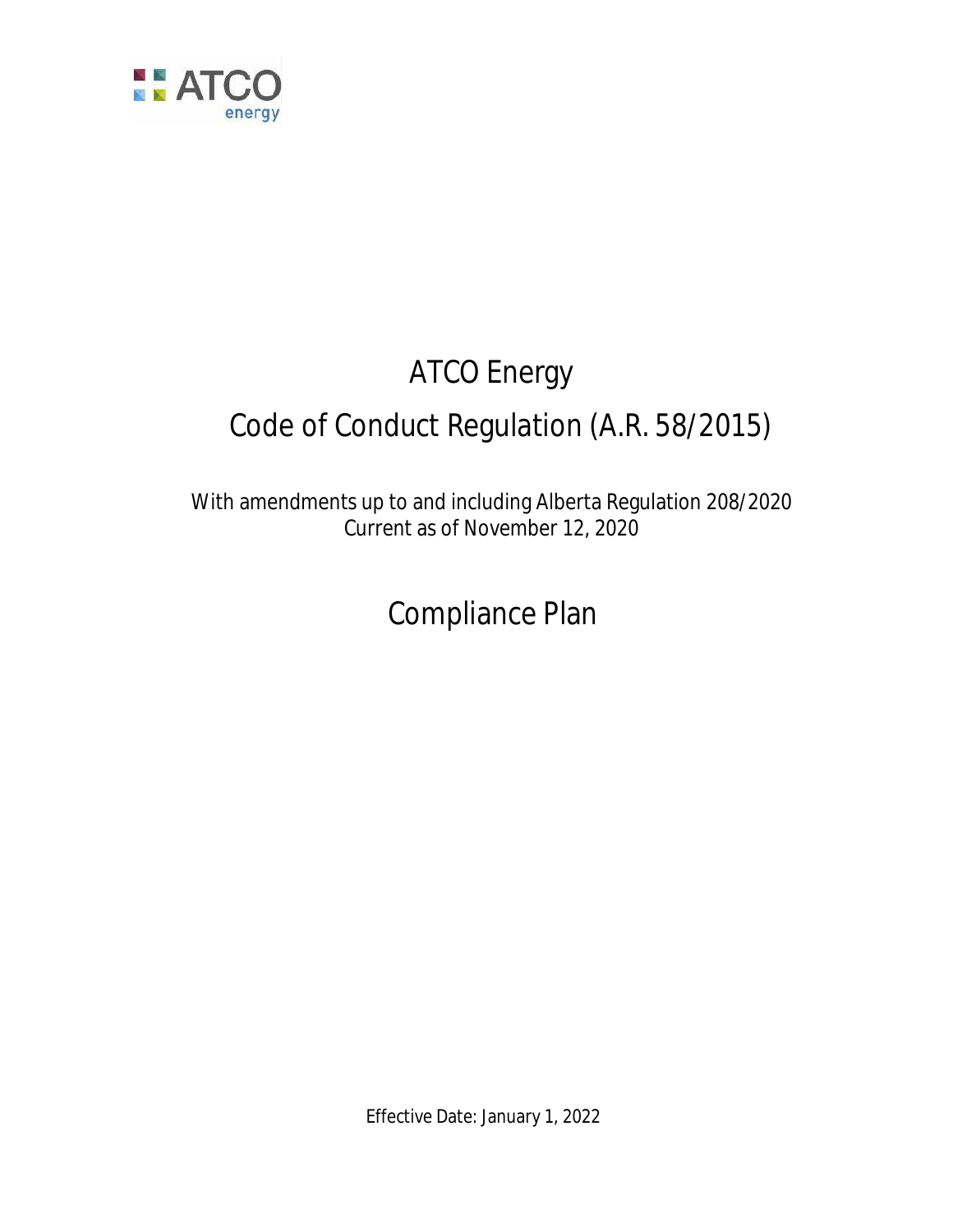

# **ATCO ENERGY**

# CODE OF CONDUCT REGULATION COMPLIANCE PLAN

| 1.0          |                                                                                               |  |  |  |  |
|--------------|-----------------------------------------------------------------------------------------------|--|--|--|--|
| 2.0          |                                                                                               |  |  |  |  |
|              |                                                                                               |  |  |  |  |
| 3.0          |                                                                                               |  |  |  |  |
|              |                                                                                               |  |  |  |  |
| 4.0          |                                                                                               |  |  |  |  |
| 5.0          |                                                                                               |  |  |  |  |
| 6.0          |                                                                                               |  |  |  |  |
| 7.0          |                                                                                               |  |  |  |  |
| 8.0          |                                                                                               |  |  |  |  |
|              |                                                                                               |  |  |  |  |
| 9.0          |                                                                                               |  |  |  |  |
| 10.0         |                                                                                               |  |  |  |  |
| 11.0         |                                                                                               |  |  |  |  |
| 12.0         |                                                                                               |  |  |  |  |
| 13.0         |                                                                                               |  |  |  |  |
| 14.0         |                                                                                               |  |  |  |  |
| 15.0         |                                                                                               |  |  |  |  |
| 16.0         |                                                                                               |  |  |  |  |
|              | PART 3 RELATIONSHIPS AMONG DISTRIBUTORS, REGULATED RATE SUPPLIERS AND AFFILIATED PROVIDERS 10 |  |  |  |  |
| 17.0         |                                                                                               |  |  |  |  |
| 18.0         |                                                                                               |  |  |  |  |
| 19.0         |                                                                                               |  |  |  |  |
| 20.0         |                                                                                               |  |  |  |  |
| 21.0         |                                                                                               |  |  |  |  |
| 22.0         |                                                                                               |  |  |  |  |
| 23.0         |                                                                                               |  |  |  |  |
| 24.0<br>25.0 |                                                                                               |  |  |  |  |
| 26.0         |                                                                                               |  |  |  |  |
| 27.0         |                                                                                               |  |  |  |  |
| 28.0         |                                                                                               |  |  |  |  |
|              |                                                                                               |  |  |  |  |
|              |                                                                                               |  |  |  |  |
| 29.0         | PROHIBITION AGAINST PROVIDING RETAIL ENERGY SERVICES WITHOUT APPROVED COMPLIANCE PLAN 15      |  |  |  |  |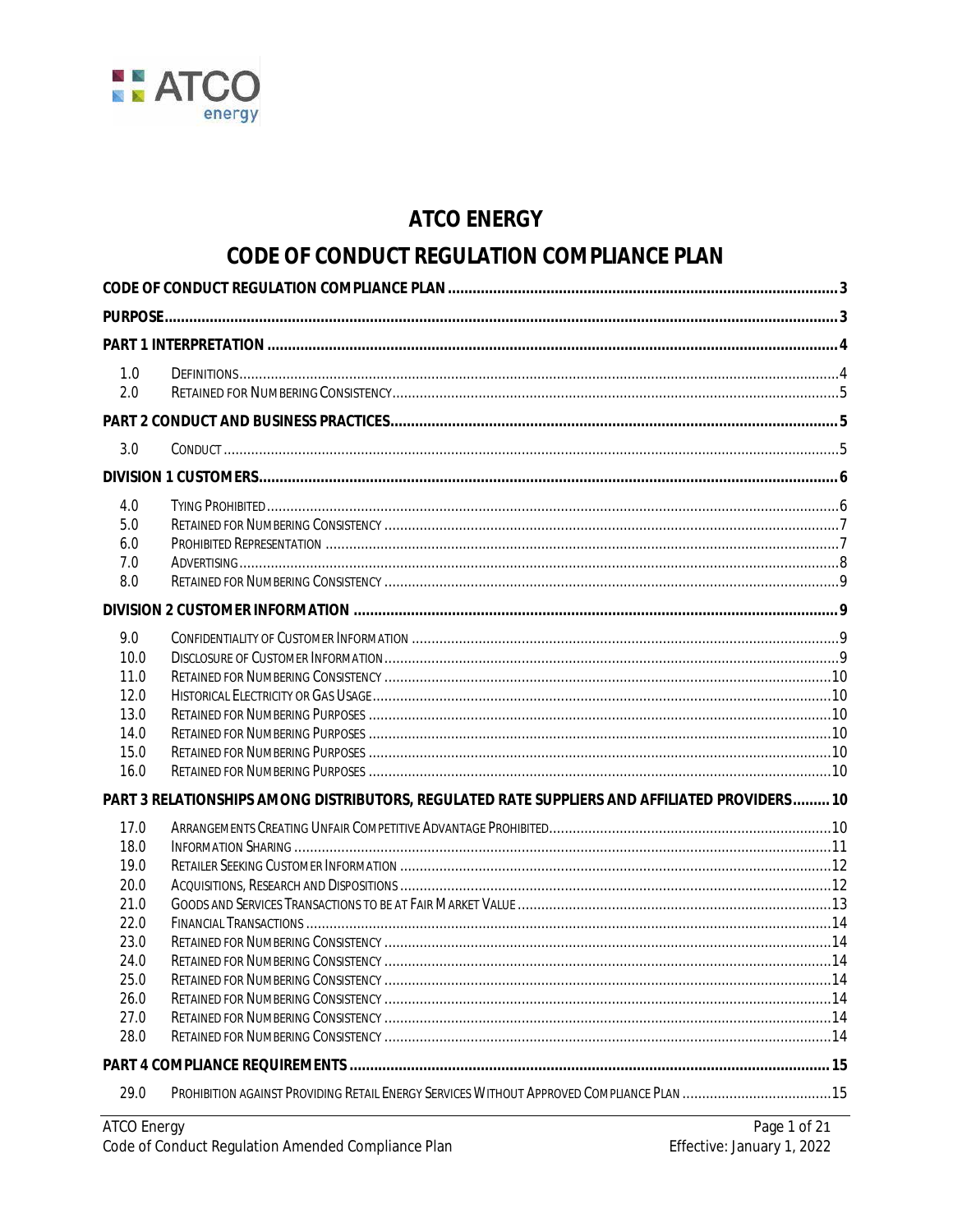

| 30.0 |  |
|------|--|
| 31.0 |  |
| 32.0 |  |
| 33.0 |  |
| 34.0 |  |
| 35.0 |  |
| 36.0 |  |
| 37.0 |  |
| 38.0 |  |
|      |  |
| 39.0 |  |
| 40.0 |  |
| 41.0 |  |
|      |  |
| 42.0 |  |
| 43.0 |  |
| 44.0 |  |
|      |  |
| 45.0 |  |
| 46.0 |  |
| 47.0 |  |
| 48.0 |  |
| 49.0 |  |
| 50.0 |  |
| 51.0 |  |
|      |  |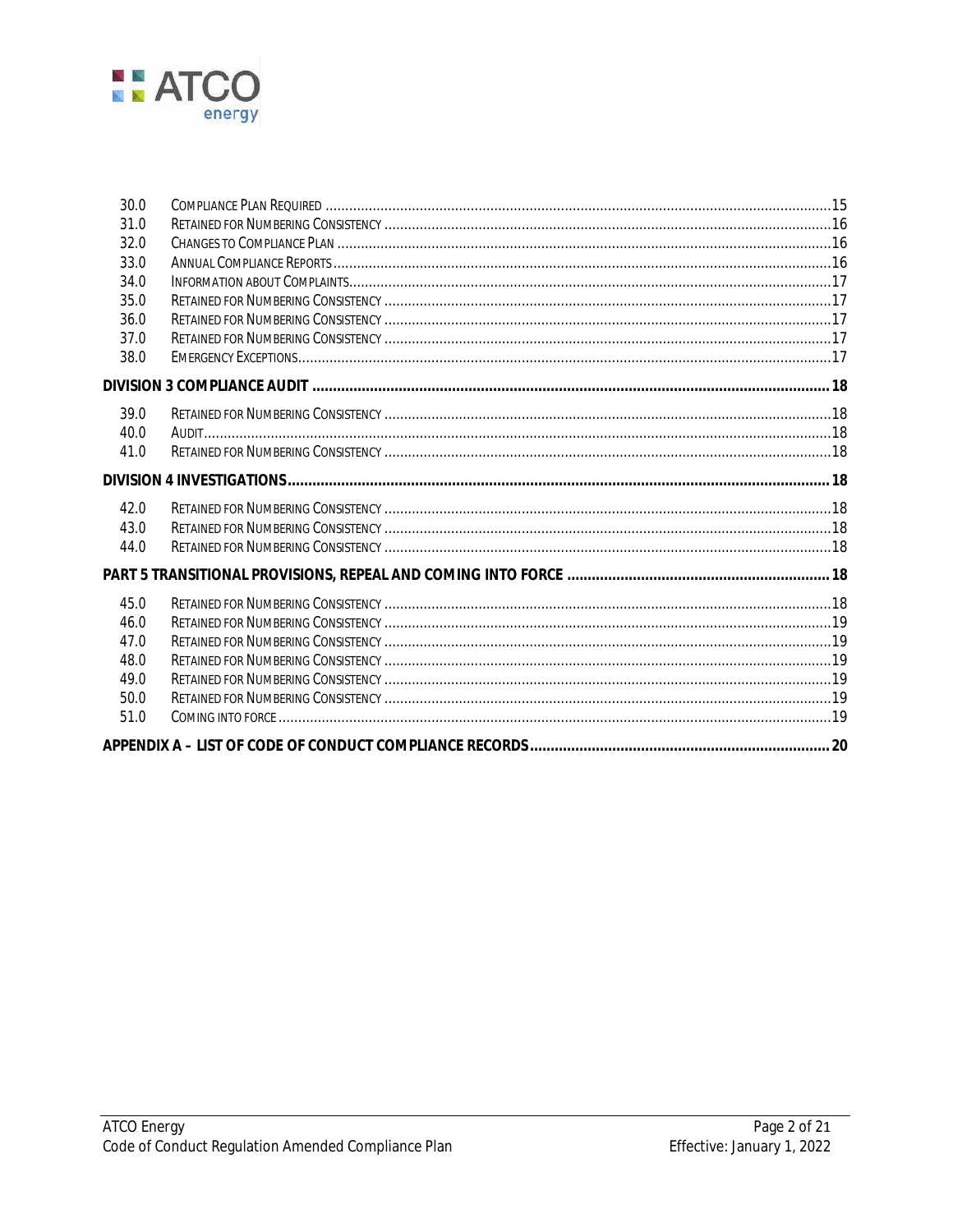

# **ATCO Energy Code of Conduct Regulation Compliance Plan**

# **Purpose**

ATCO Gas, a division of ATCO Gas & Pipelines Ltd. ("ATCO Gas") builds, operates and maintains natural gas distribution pipelines. ATCO Electric Distribution, a division of ATCO Electric Ltd. ("ATCO Electric") builds, operates and maintains electric distribution facilities in Alberta. ATCO Gas and ATCO Electric (the "ATCO Distributors") are Distributors as defined in the *Code of Conduct Regulation*, A.R. 58/2015 (the "Regulation").

ATCO Energy Ltd. ("ATCO Energy") is a corporation registered under the *Canada Business Corporations Act,* RSA 1985, c. C-44 that sells and provides Retail Energy Services to Customers. Under the Regulation, ATCO Energy is an affiliated provider of the ATCO Distributors as they are all indirect, wholly-owned subsidiaries of Canadian Utilities Limited. Accordingly, ATCO Energy must obtain approval of this Compliance Plan from the Alberta Utilities Commission (the "AUC"). This Compliance Plan will be effective on June 27, 2017 and was amended on January 1, 2022 and remains effective until amended or revoked.

ATCO Energy and each of the ATCO Distributors have their own business processes and do not share records, accounts or employees.

The purpose of this Compliance Plan is to establish the systems, policies, and mechanisms that ATCO Energy will use to ensure compliance with the Regulation by ATCO Energy officers, employees, agents and contractors. Contraventions of the Regulation or this Compliance Plan by individuals may result in disciplinary action, up to and including termination of employment or contract with ATCO Energy.

This Compliance Plan describes certain obligations and responsibilities of ATCO Energy. The Compliance Officer (as defined below) will be responsible and accountable for ensuring any specific requirements of this Compliance Plan are satisfied. In certain circumstances, and without otherwise reducing or eliminating the obligations and responsibilities of ATCO Energy, the Compliance Officer may delegate responsibilities to other specified ATCO Energy personnel. Where a business function is referred to, a representative of that function will be responsible for that mechanism.

Questions or comments concerning the Compliance Plan should be directed to the ATCO Energy Compliance Officer (the "Compliance Officer"). Contact information for the Compliance Officer and a copy of the Compliance Plan is available at https://energy.atco.com/en-ca/energycompliance.html.

The numbering used in the Compliance Plan is consistent with the numbering used in the Regulation.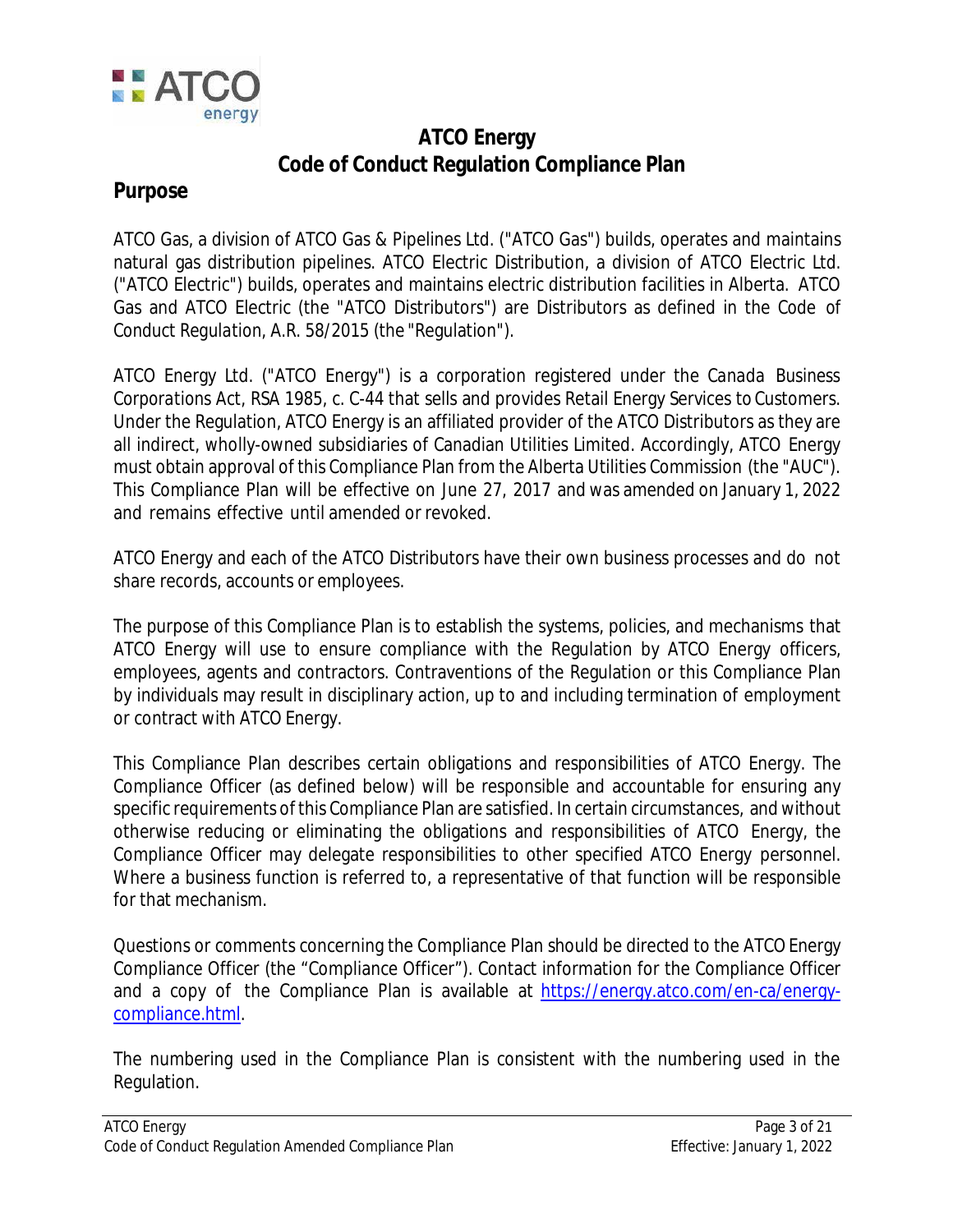

# **Part 1 Interpretation**

## **1.0 Definitions**

Capitalized words and phrases used in the Compliance Plan, but not otherwise defined herein, shall have the meanings set out in the Regulation. In addition, whenever used in this Compliance Plan, the following words and phrases have the meanings set out below.

- a) "**Annual Compliance Report**" contains a description of:
	- any non-compliance with the Regulation or the Compliance Plan;
	- the action taken to remedy the non-compliance; and
	- any complaints of non-compliance with the Regulation or the Compliance Plan, and how the complaints have been addressed.
- b) "**ATCO Distributors**" means ATCO Gas, a division of ATCO Gas & Pipelines Ltd., and ATCO Electric Distribution, a division of ATCO Electric Ltd.
- c) "**AUC**" means the Alberta Utilities Commission.
- d) "**Call Centre**" means the department responsible for interfacing with Customers regarding the provision of Retail Energy Services.
- e) "**Compliance Officer**" means an employee of ATCO Energy with appropriate knowledge of the business and who is responsible and accountable for ATCO Energy's compliance with the Regulation.
- f) "**Compliance Plan Committee**" means a committee composed of the Compliance Officer and ATCO Energy employees in a position of knowledge representing the business areas may include, but not limited to:
	- Accounting;
	- Sales;
	- Customer Care;
	- Compliance.
- g) "**Compliance Training Material**" means material developed by ATCO Energy prior to the end of each calendar year that will be used to train officers, employees, agents and contractors of ATCO Energy on the provisions of the Regulation, the Compliance Plan, and their duties and responsibilities. The material will include the following topics: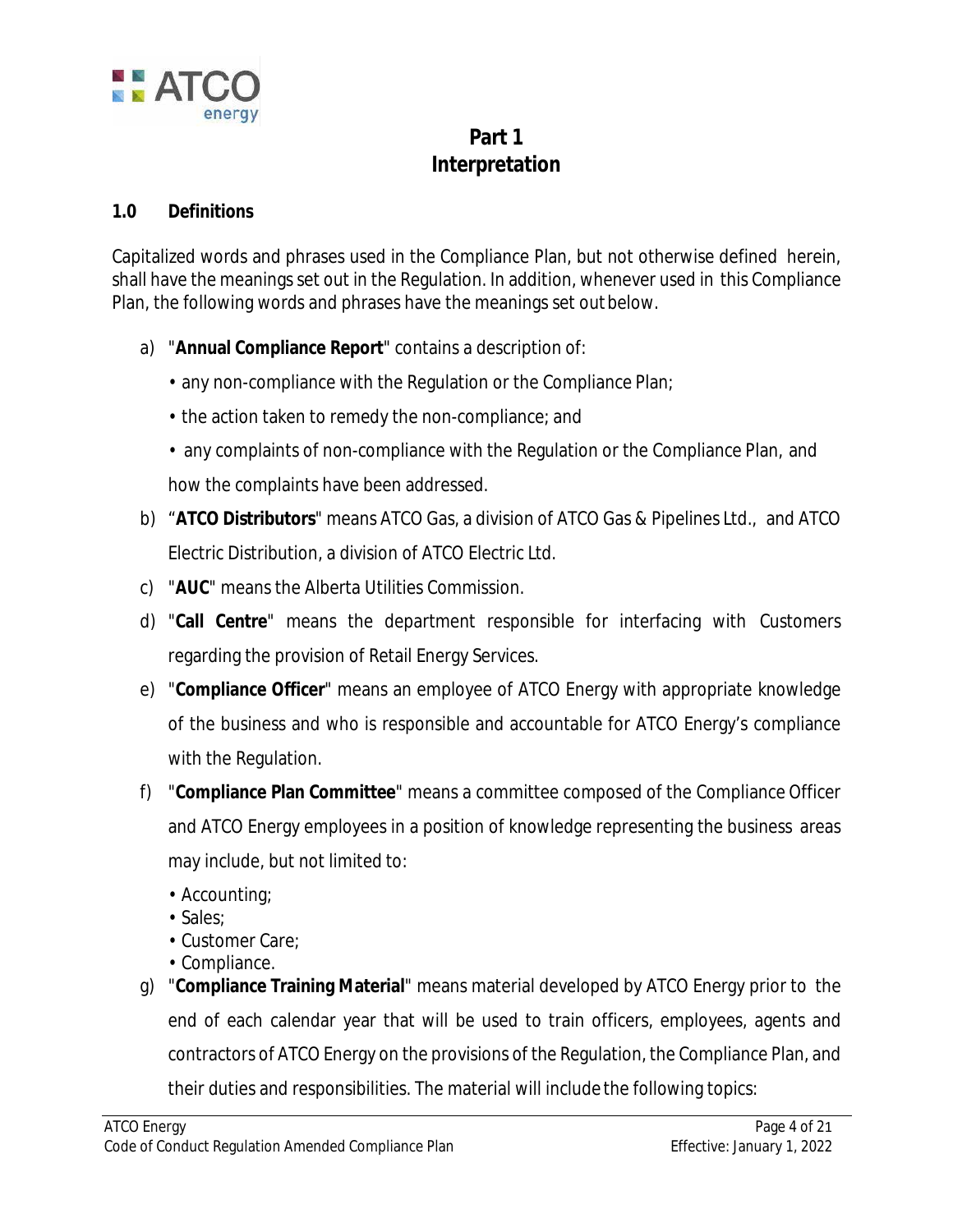

- Equal treatment of Customers;
- Protection of confidential Customer Information; and
- Preventing unfair competitive advantage for Affiliated Providers.
- h) "**Fair Competition Statement**" means the fair competition statement contained in Section 7(1) of the Regulation.
- i) "**Regulation**" means the *Code of Conduct Regulation*, A.R. 58/2015.
- j) "**UCA**" means Office of the Utilities Consumer Advocate.

# **2.0 Retained for Numbering Consistency**

# **Part 2 Conduct and Business Practices**

# **3.0 Conduct**

**Policy: ATCO Energy officers, employees, agents and contractors will conduct themselves and their activities to ensure compliance with theRegulation and the Compliance Plan.**

- 1. The Compliance Officer will identify the applicable officers and employees to be trained on the requirements of the Regulation and the Compliance Plan. Employees preparing education and awareness materials are included as applicable employees.
- 2. Annually, the Compliance Officer will confirm with Human Resources that within 30 days of commencing employment, applicable officers and employees have received training using the Compliance Training Material and have provided the required written acknowledgements.
- 3. Annually, the Compliance Officer will confirm with Human Resources that applicable officers and employees have received training using the Compliance Training Material and have provided the required written acknowledgements.
- 4. The Compliance Officer will identify the applicable agents and contractors to be trained on the requirements of the Regulation and this Compliance Plan. Prior to commencing their relationship with ATCO Energy, applicable agents and contractors will provide written acknowledgements of their responsibility to abide by the requirements of the Regulation and this Compliance Plan.
- 5. The Compliance Plan will be posted on the ATCO Energy website within 15 days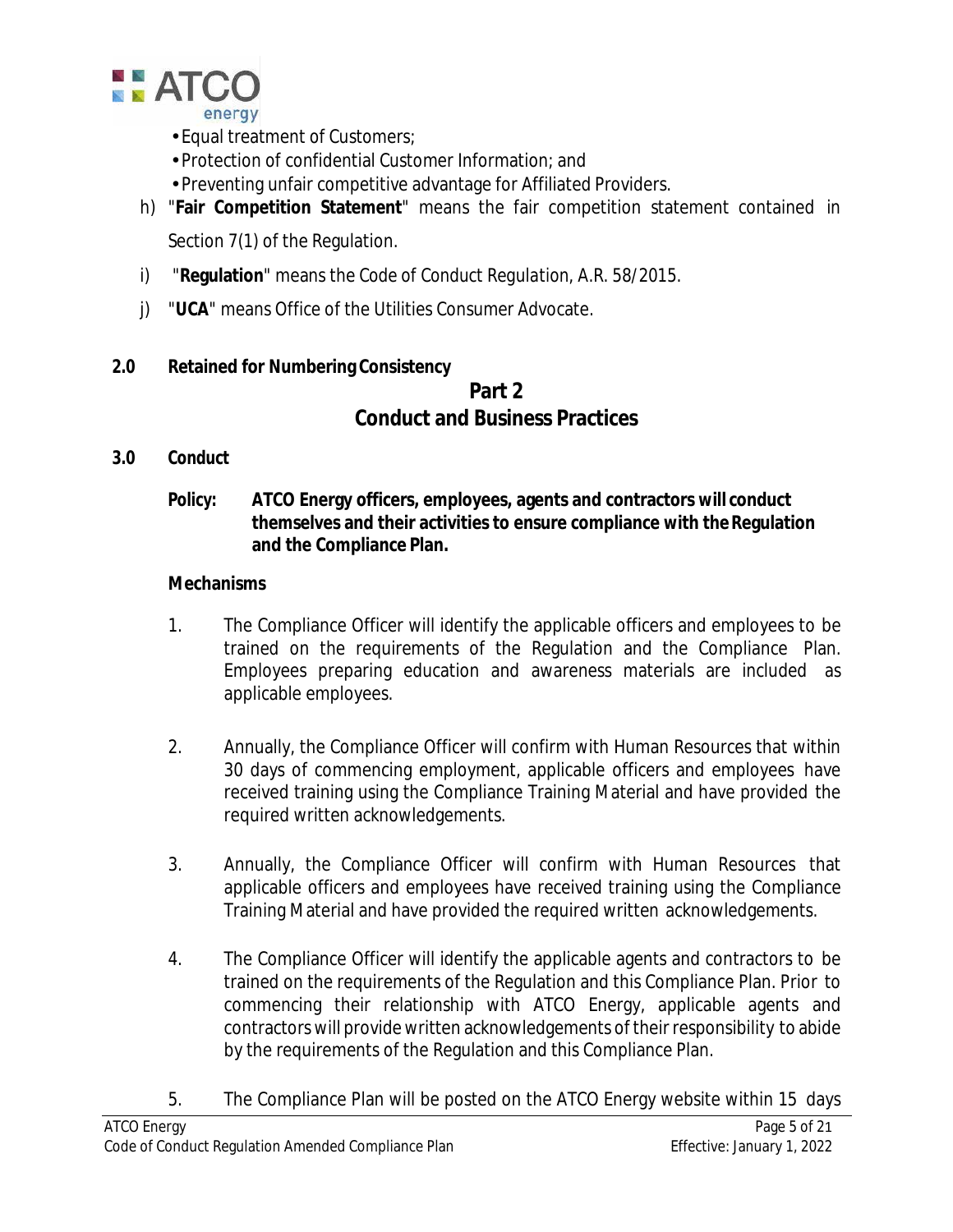

of approval of the Compliance Plan by the AUC.

6. The Compliance Officer shall provide a copy of the Compliance Plan to the ATCO Distributors within 15 days of approval of the Compliance Plan by the AUC.

# **Division 1 Customers**

## **4.0 Tying Prohibited**

**Policy: ATCO Energy will not require or induce Customers to acquire goods or services by making or appearing to make Regulated Energy Services conditional on the acquisition of those goods or services from ATCOEnergy.**

- 1. As described in Mechanisms 1-4 in Section 3.0, the Compliance Officer will ensure that applicable officers, employees, agents and contractors receive training or Compliance Training Material that includes sufficient information addressing the requirements described in the above policy. The applicable officers, employees, agents and contractors will provide written acknowledgments of Compliance Training.
- 2. As described in Mechanisms 5 and 6 in Section 3.0, the Compliance Officer will make the Compliance Plan available to the public on the ATCO Energy website and provide a copy to the ATCO Distributors within 15 days of approval of the Compliance Plan by the AUC.
- 3. Call Centre messaging that will be communicated to the public or Customers regarding Retail Energy Services will be reviewed for compliance with the Regulation.
- 4. At least monthly, the Call Centre performs quality assurance checks on recorded telephone calls to ensure compliance with the Regulation.
- 5. The Fair Competition Statement will be applied to all ATCO Energy channels for enrolling Customers for Retail Energy Services. In the case of the Call Centre, the Fair Competition Statement is a pre-recorded message that Customers will hear as they navigate through the options menu. With respect to written or electronic sign-ups, the Fair Competition Statement is prominently displayed on the website or point-of-sale materials. For all other scenarios, Customers will ultimately see or hear the Fair Competition Statement through the two primary sign-up entry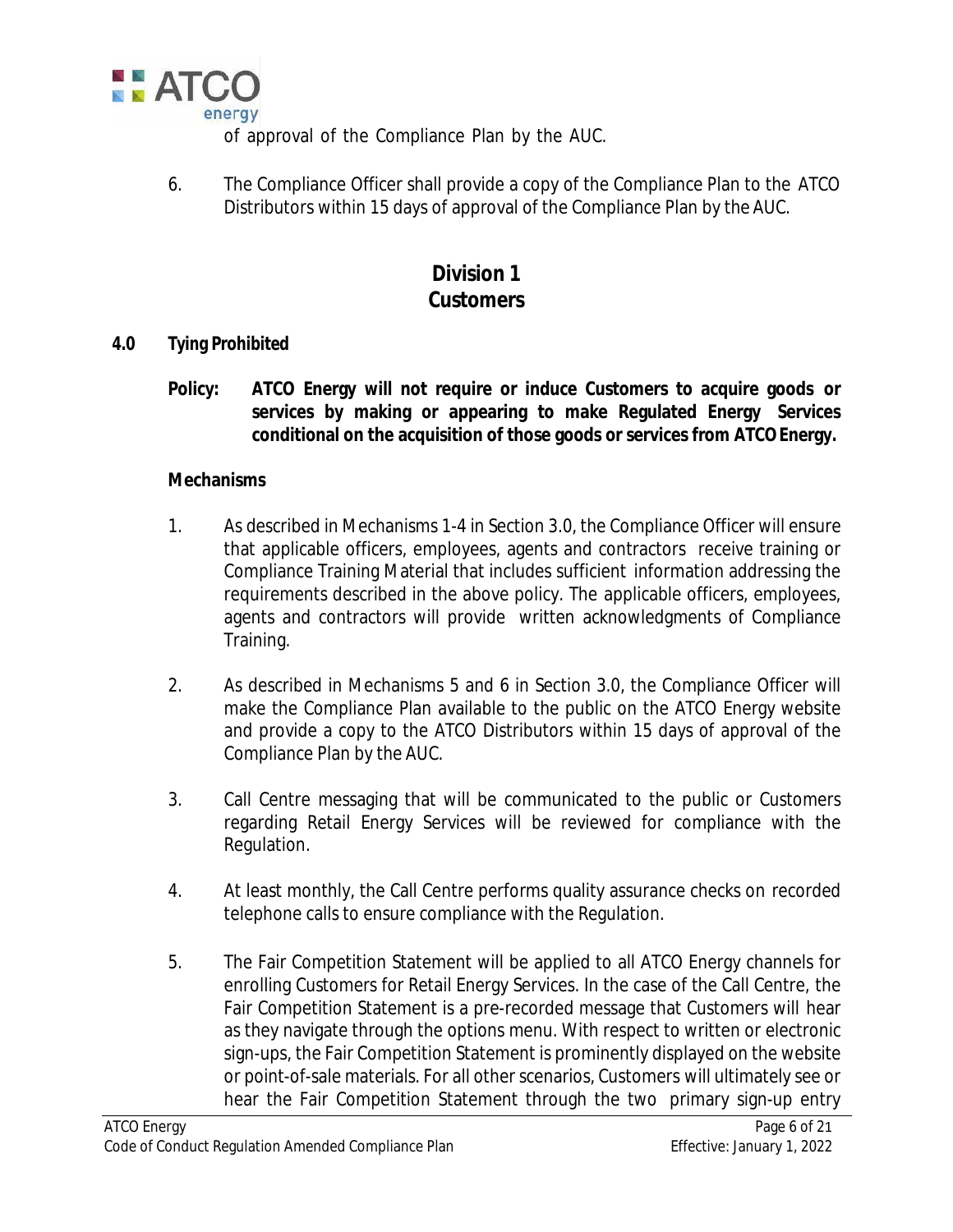

points identified as phone or website.

- 6. The Fair Competition Statement will be displayed on the main page of the ATCO Energy website.
- 7. The Compliance Officer will review examples of written materials used for advertising that markets Retail Energy Services for compliance with the Regulation.
- 8. ATCO Energy will include the Fair Competition Statement in advertising and communications targeted at soliciting Customers for Retail Energy Services as required by Section 7 of the Regulation.
- **5.0 Retained for Numbering Consistency**
- **6.0 Prohibited Representation**
	- **Policy: ATCO Energy will not represent or imply in any way in communications with Customers or the public, that present or future Customers of ATCO Energy will receive treatment from the ATCO Distributors that is different from the treatment received by present or future Customers of other Retailers.**

- 1. As described in Mechanisms 1-4 in Section 3.0, the Compliance Officer will ensure that applicable officers, employees, agents and contractors receive training on the Compliance Training Material that includes sufficient information addressing the requirements described in the above policy.
- 2. As described in Mechanism 5 and 6 in Section 3.0, the Compliance Officer will make the Compliance Plan available to the public on the ATCO Energy website and provide a copy to the ATCO Distributors within 15 days of approval of the Compliance Plan by the AUC.
- 3. As described in Mechanism 3 in Section 4.0, any Call Centre messaging that will be communicated to the public or Customers regarding Retail Energy Services will be reviewed for compliance with the Regulation.
- 4. As described in Mechanism 4 in Section 4.0, at least monthly the Call Centre performs quality assurance checks on recorded telephone calls to ensure compliance with the Regulation.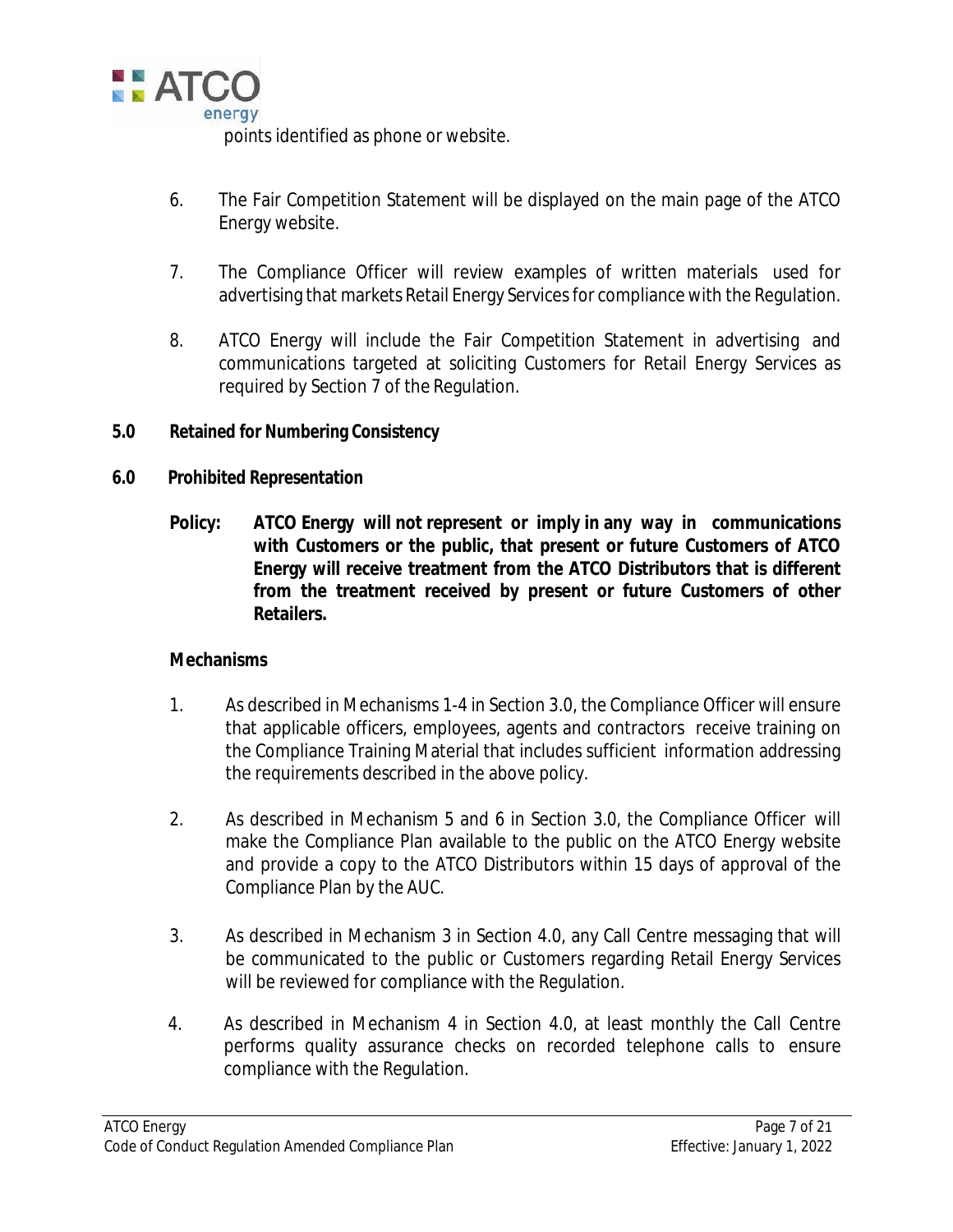

- 5. As described in Mechanism 5 in Section 4.0, the Fair Competition Statement will be applied to all ATCO Energy channels for enrolling Customers for Retail Energy Services. In the case of the Call Centre, the Fair Competition Statement is a pre- recorded message that Customers will hear as they navigate through the options menu. With respect to written or electronic sign-ups, the Fair Competition Statement is prominently displayed on the website or point-of-sale materials. For all other scenarios, Customers will ultimately see or hear the Fair Competition Statement through the two primary sign-up entry points identified as phone or website.
- 6. As described in Mechanism 6 in Section 4.0, the Fair Competition Statement will be displayed on the main page of the ATCO Energy website.
- 7. As described in Mechanism 7 in Section 4.0, annually, the Compliance Officer will review examples of written materials used for advertising that markets Retail Energy Services for compliance with the Regulation.
- 8. As described in Mechanism 8 in Section 4.0, ATCO Energy will include the Fair Competition Statement in advertising and communications targeted at soliciting Customers for Retail Energy Services as required by Section 7 of the Regulation.

## **7.0 Advertising**

# **Policy: ATCO Energy will advertise in accordance with the regulation.**

- 1. As described in Mechanism 3 in Section 4.0, any Call Centre messaging that will be communicated to the public or Customers regarding Retail Energy Services will be reviewed for compliance with the Regulation.
- 2. As described in Mechanism 4 in Section 4.0, at least monthly the Call Centre performs quality assurance checks on recorded telephone calls to ensure compliance with the Regulation.
- 3. As described in Mechanism 5 in Section 4.0, the Fair Competition Statement will be applied to all ATCO Energy channels for enrolling Customers for Retail Energy Services. In the case of the Call Centre, the Fair Competition Statement is a prerecorded message that Customers will hear as they navigate through the options menu. With respect to written or electronic sign-ups, the Fair Competition Statement is prominently displayed on the website or point-of-sale materials. For all other scenarios, Customers will ultimately see or hear the Fair Competition Statement through the two primary sign-up entry points identified as phone or website.
- 4. As described in Mechanism 6 in Section 4.0, the Fair Competition Statement will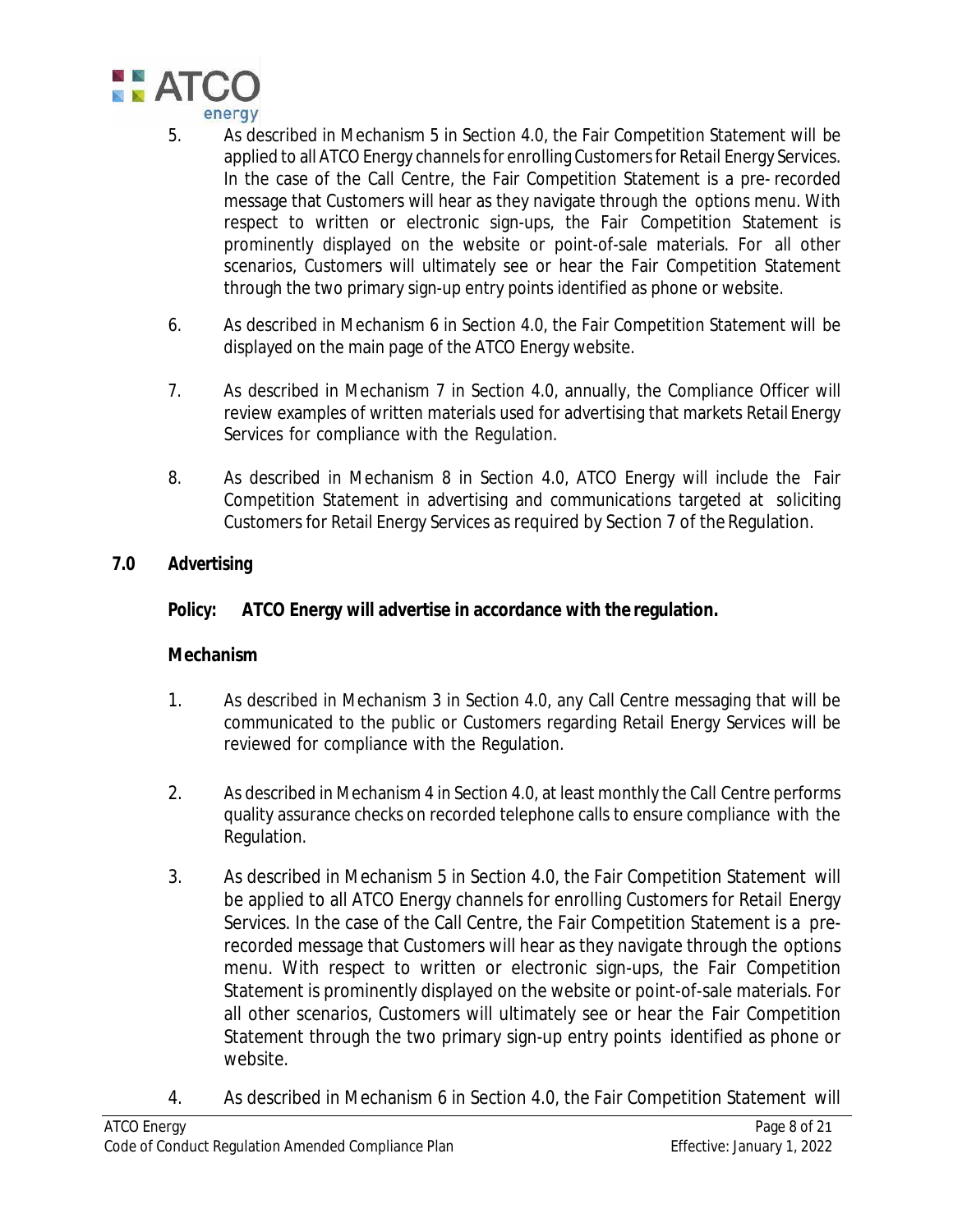

be displayed on the main page of the ATCO Energy website in 12 point font.

- 5. As described in Mechanism 7 in Section 4.0, quarterly, the Compliance Officer will review examples of written materials used for advertising that markets Retail Energy Services for compliance with the Regulation.
- 6. As described in Mechanism 8 in Section 4.0, ATCO Energy will include the Fair Competition Statement in advertising and communications targeted at soliciting Customers for Retail Energy Services as required by Section 7 of the Regulation.

### **8.0 Retained for Numbering Consistency**

# **Division 2 Customer Information**

## **9.0 Confidentiality of Customer Information**

## **Policy: ATCO Energy will protect the confidentiality of Customer Information and not disclose Customer Information except in accordance with the Regulation***.*

### **Mechanisms**

- 1. As described in Mechanisms 1-4 of Section 3.0, the Compliance Officer will ensure that applicable officers, employees, agents and contractors receive training or Compliance Training Material that includes sufficient information addressing the requirements described in the policy above.
- 2. Annually, the Compliance Officer will confirm ATCO Energy's privacy commitments to comply with applicable federal and provincial legislation are available at https://energy.atco.com/en-ca/energy-compliance.html. The privacy commitment includes information about policies and practices on the use and disclosure of personal information, how Customers can access or update personal information, and contact information for ATCO Energy's Privacy Officer.

### **10.0 Disclosure of Customer Information**

**Policy: ATCO Energy will only disclose Customer Information in accordance with the Regulation.**

### **Mechanisms**

1. ATCO Energy's officers, employees, agents and contractors will only disclose Customer Information after the Customer has provided consent. Verbal consent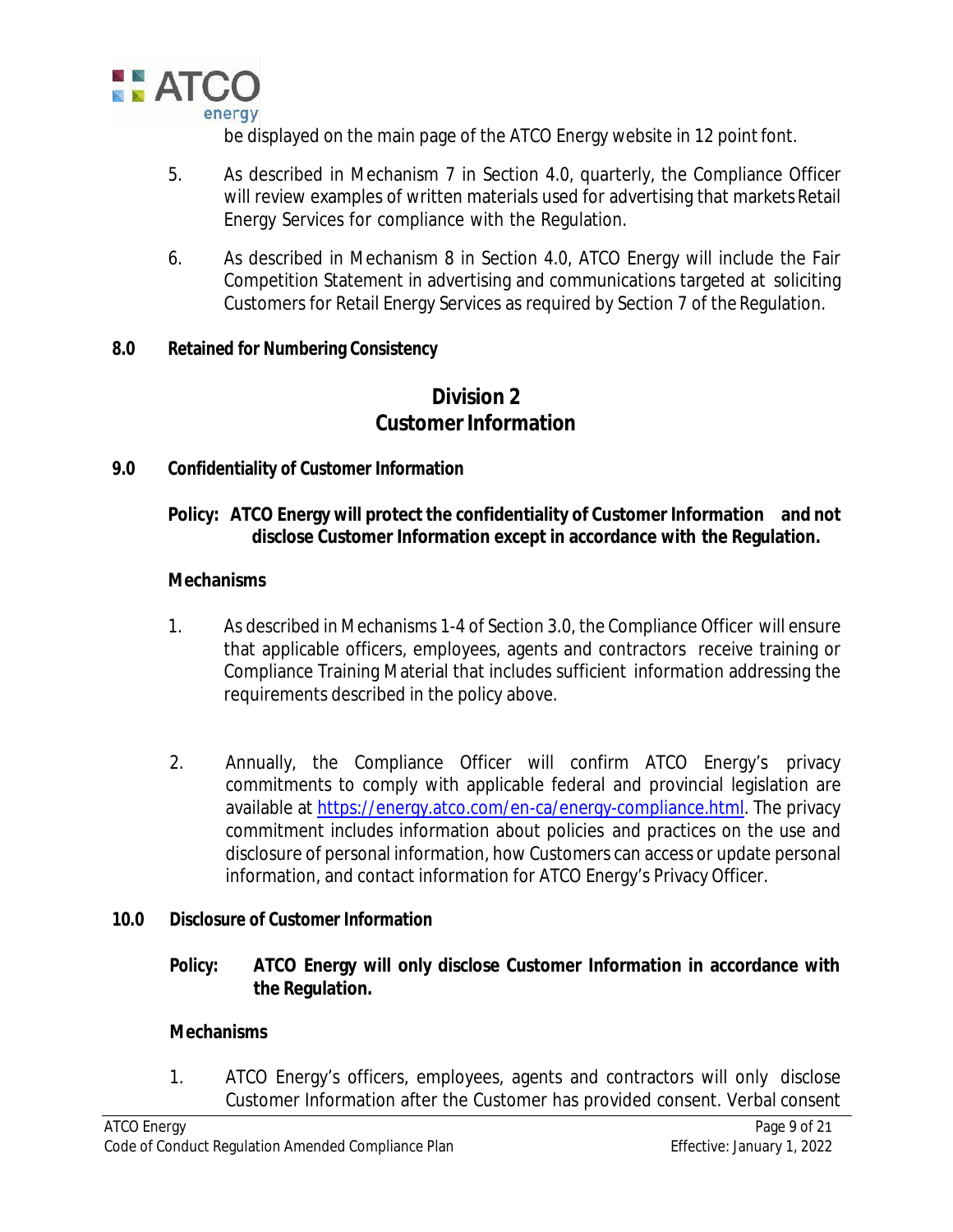

is recorded at the Call Center and electronic consent is documented through website interactions during the Customer enrollment process.

- **11.0 Retained for Numbering Consistency**
- **12.0 Historical Electricity or Gas Usage**
	- **Policy: ATCO Energy will not request a customer's historical electricity or gas usage information without the customer's consent.**

### **Mechanisms**

- 1. None required.
- **13.0 Retained for Numbering Purposes**

# **Division 3 Business Practices of Distributors and Regulated RateSuppliers**

- **14.0 Retained for Numbering Purposes**
- **15.0 Retained for Numbering Purposes**
- **16.0 Retained for Numbering Purposes**

## **Part 3**

# **Relationships among Distributors, Regulated Rate Suppliers and Affiliated Providers**

# **Division 1 Preventing Unfair Competitive Advantage**

- **17.0 Arrangements Creating Unfair Competitive Advantage Prohibited**
	- **Policy: ATCO Energy shall not make arrangements that create an unfair competitive advantage.**

### **Mechanisms**

1. The Compliance Officer will confirm that to the best of his/her knowledge, transactions between ATCO Energy and ATCO Distributors have not created an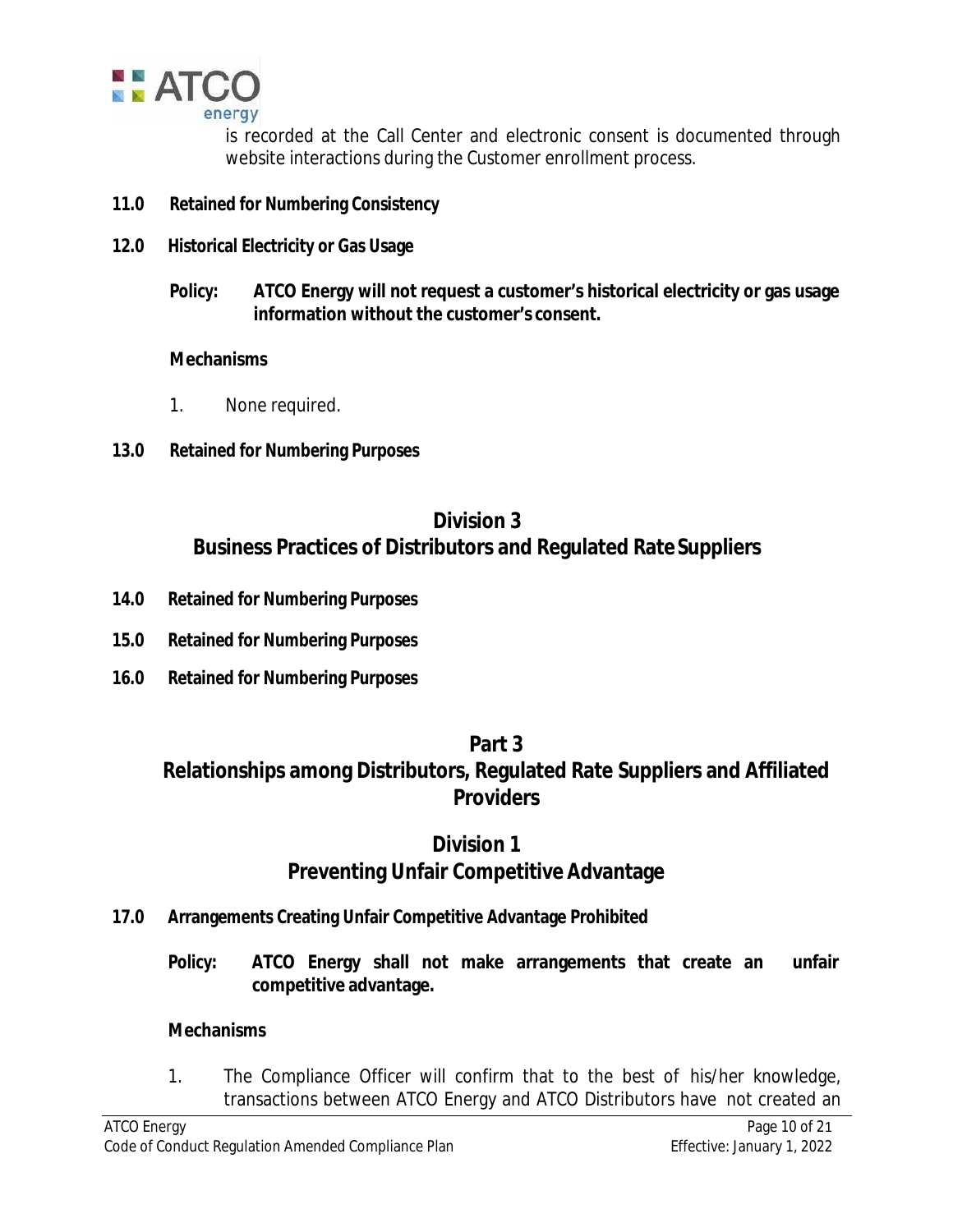

unfair advantage for ATCO Energy. The confirmation will be documented in the minutes of Compliance Plan Committee meetings.

- 2. The Compliance Officer will review the documented terms of all arrangements to create cost efficiencies between ATCO Energy and ATCO Distributors, and identify for each transaction or series of transactions whether the terms have created an unfair competitive advantage for ATCO Energy.
- 3. In advance of the transaction the Compliance Officer will review each proposed transaction between ATCO Energy and ATCO Distributors and will identify each type of transaction or series of transactions for which the annual amount is expected to exceed \$500,000. The Compliance Officer will confirm that transaction types for which the annual amount is expected to exceed \$500,000 are documented by an agreement and supported with written evidence of Fair Market Value.
- 4. In the event an arrangement of the type described in Sections 17(5) of the Regulation is not explicitly exempted as not creating an unfair competitive advantage by Sections 18, 20, 21 or 23 of the Regulation, ATCO Energy will promptly notify the Commission, in writing, of the existing arrangement and will request an opinion as to whether the existing arrangement creates an unfair competitive advantage. In the event that the Commission determines that an existing arrangement does create a prohibited unfair competitive advantage, ATCO Energy will modify or terminate the arrangement in accordance with the directions of the Commission.
- 5. In the event an arrangement of the type described in Sections 17(5) of the Regulation is not explicitly exempted as not creating an unfair competitive advantage by Sections 18, 20, 21 or 23 of the Regulation, ATCO Energy will notify the Commission, in writing, of the proposed arrangement before such arrangement takes effect and will request an opinion of the Commission as to whether the proposed arrangement would create an unfair competitive advantage.

## **18.0 Information Sharing**

**Policy: Energy will not receive Customer Information from the ATCO Distributors except as permitted by Sections 10, 11, 12 and 13 of theRegulation.**

### **Mechanisms**

1. As described in Mechanisms 1-4 in Section 3.0, the Compliance Officer will ensure that applicable officers, employees, agents and contractors receive training or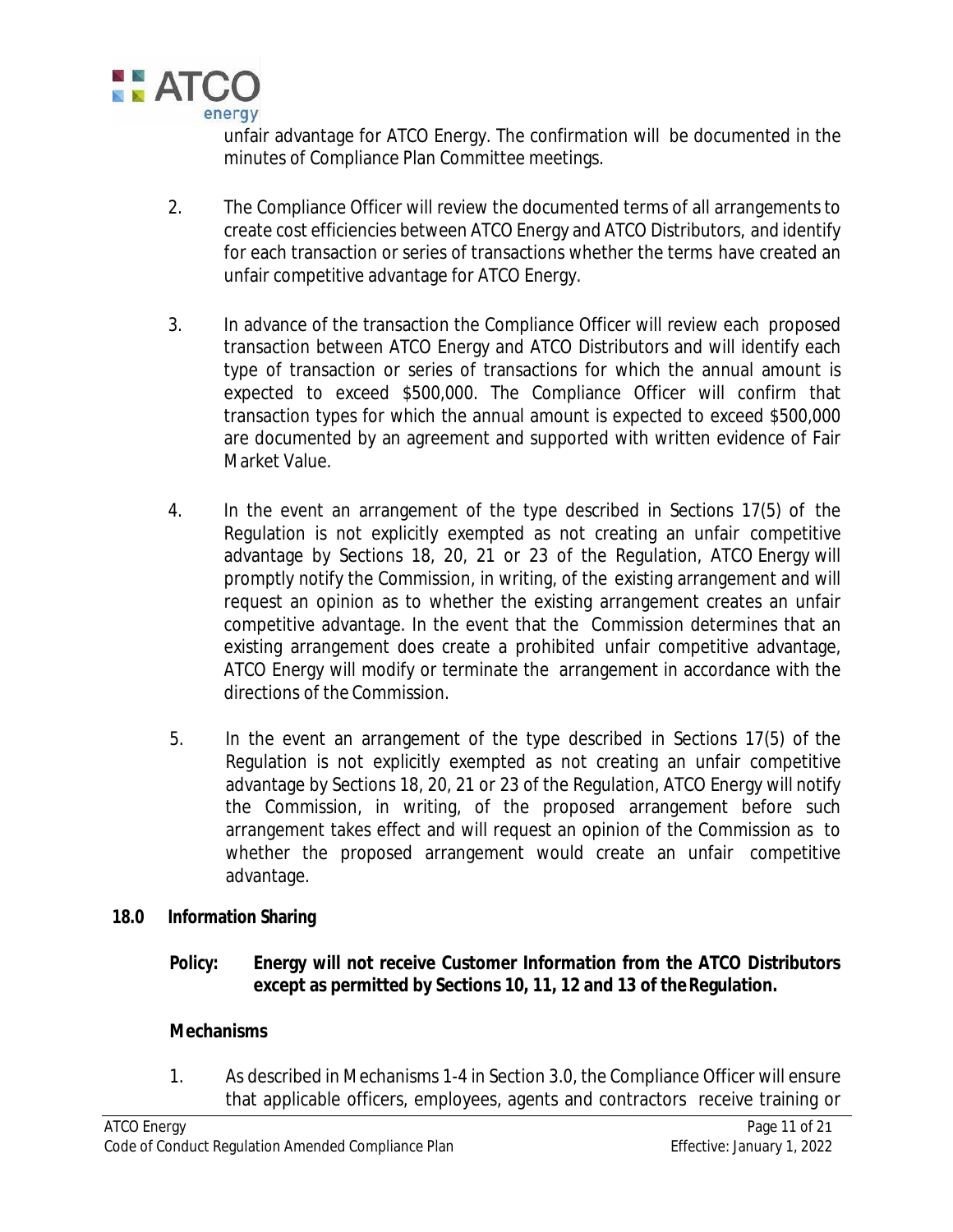

Compliance Training Material that includes sufficient information addressing the requirements described in the above policy.

- 2. As described in Mechanisms 5 and 6 in Section 3.0, the Compliance Officer will make the Compliance Plan available to the public on the ATCO Energy website and provide a copy to the ATCO Distributors within 15 days of approval of the Compliance Plan by the AUC.
- 3. As described in Mechanism 2 in Section 9.0, the Compliance Officer will confirm ATCO Energy's privacy commitments to comply with applicable federal and provincial legislation are available at https://energy.atco.com/en-ca/energycompliance.html. The privacy commitment includes information about policies and practices on the use and disclosure of personal information, when and how customer consent is obtained, how Customers can access or update personal information, and contact information for ATCO Energy's PrivacyOfficer.
- **19.0 Retailer Seeking Customer Information**
	- **Policy: ATCO Energy will not seek or receive Customer Information from a current or former officer, employee, agent or contractor of the ATCO Distributors for sales or marketing purposes.**

### **Mechanisms**

- 1. None Required.
- **20.0 Acquisitions, Research and Dispositions**
	- **Policy: To prevent the creation of an unfair competitive advantage ATCO Energy and ATCO Distributors will allocate and record the economic benefits or costs attributable to each party for joint acquisitions, shared costs or expenses associated with research and development, or selling, leasing or disposing of jointly acquired property.**

- 1. As described in Mechanism 1 in Section 17.0, the Compliance Officer will confirm quarterly that to the best of his/her knowledge transactions between ATCO Energy and ATCO Distributors have not created an unfair competitive advantage for ATCO Energy. The confirmation will be documented in the minutes of Compliance Plan Committee meetings.
- 2. As described in Mechanism 2 in Section 17.0, the Compliance Officer will conduct a review of the documented terms of all joint acquisitions, research and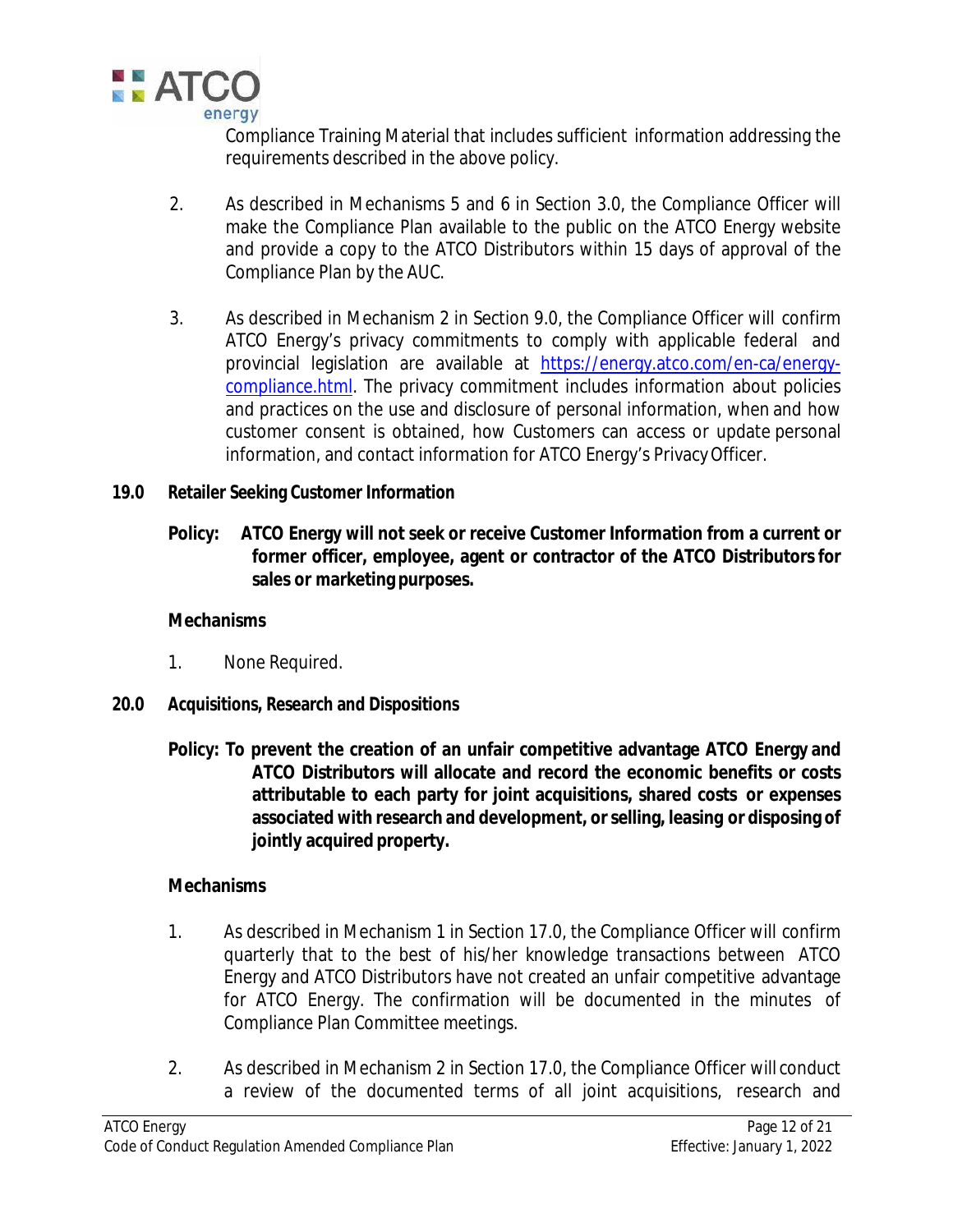

dispositions between ATCO Energy and ATCO Distributors, and identify for each transaction or series of transactions whether the terms have created an unfair competitive advantage for ATCO Energy.

3. As described in Mechanism 3 of Section 17.0, in advance of the transaction the Compliance Officer will review each proposed transaction between ATCO Energy and ATCO Distributors and will identify each type of transaction or series of transactions for which the annual amount is expected to exceed \$500,000 or an amount determined by the Commission. The Compliance Officer will confirm that transaction types for which the annual amount is expected to exceed \$500,000 are documented by an agreement and supported with written evidence of Fair Market Value.

- **21.0 Goods and Services Transactions to be at Fair Market Value**
	- **Policy: All transactions involving the sale, lease, exchange or transfer or other disposition of goods or services between ATCO Distributors and ATCO Energy will be recorded and priced at Fair Market Value to prevent the creation of an unfair competitive advantage. If the value of the transaction for goods or services is regulated by a municipal, provincial or federal government or government agency, the regulated value will be considered the Fair Market Value.**

- 1. As described in Mechanism 1 in Section 17.0, the Compliance Officer will confirm that to the best of his/her knowledge transactions between ATCO Energy and ATCO Distributors have not created an unfair competitive advantage for ATCO Energy.
- 2. As described in Mechanism 2 in Section 17.0, the Compliance Officer will conduct a review of the documented terms of all goods and services transactions between ATCO Energy and ATCO Distributors, and identify for each transaction or series of transactions whether the terms have created an unfair competitive advantage for ATCO Energy.
- 3. As described in Mechanism 3 of Section 17.0, in advance of the transaction the Compliance Officer will review each proposed transaction between ATCO Energy and ATCO Distributors and will identify each type of transaction or series of transactions for which the annual amount is expected to exceed \$500,000. The Compliance Officer will confirm that transaction types for which the annual amount is expected to exceed\$500,000 are documented by an agreement and supported with written evidence of Fair Market Value.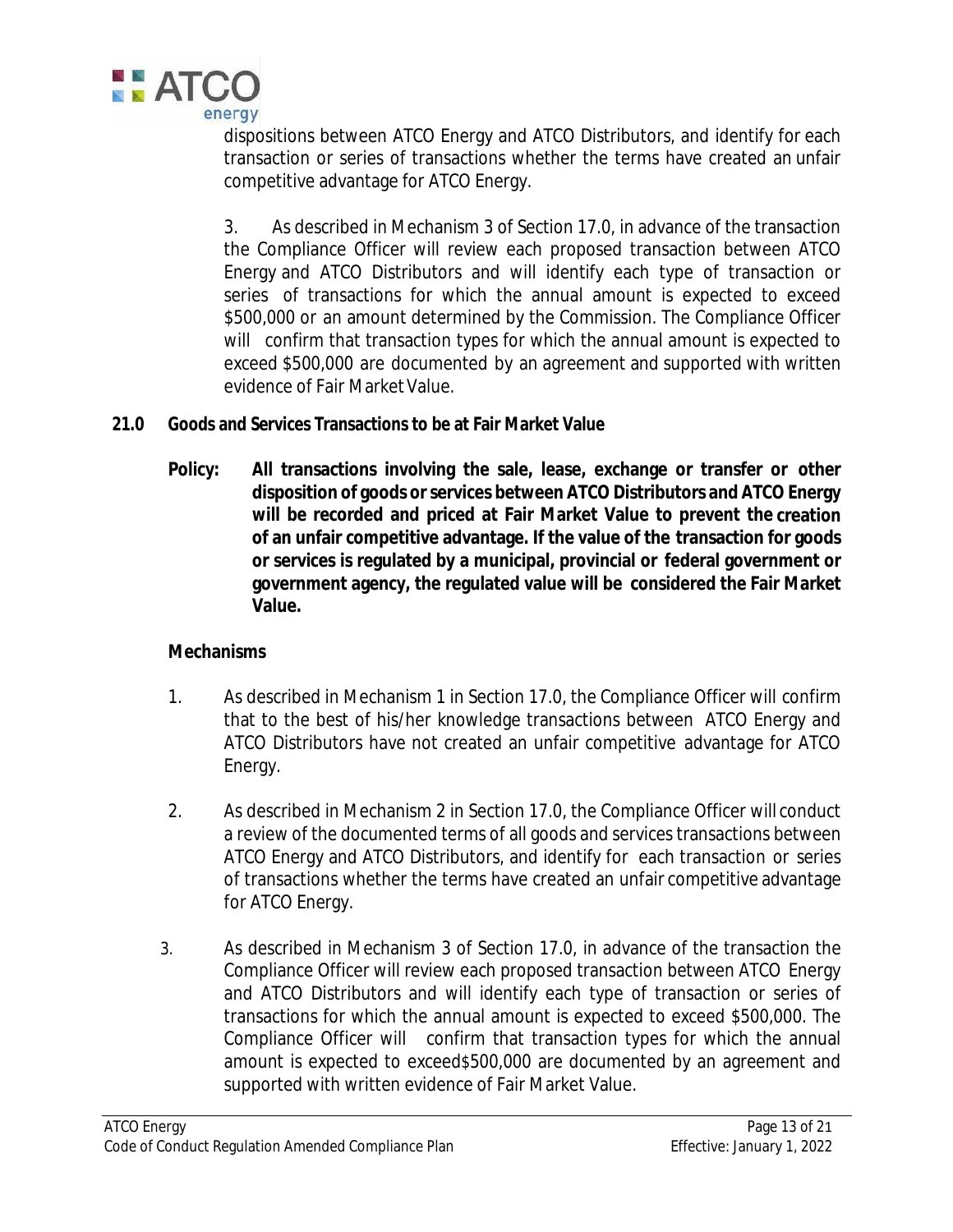

## **22.0 Financial Transactions**

**Policy: ATCO Energy will not seek or receive a loan, guarantee, security or other financial transaction with, or on behalf of, the ATCO Distributors on terms that are more favorable than could be obtained in the open market to prevent the creation of an unfair competitive advantage.**

- 1. As described in Mechanism 1 in Section 17.0, the Compliance Officer will confirm that to the best of his/her knowledge transactions between ATCO Energy and ATCO Distributors have not created an unfair competitive advantage for ATCO Energy. The confirmation will be documented in the minutes of Compliance Plan Committee meetings.
- 2. As described in Mechanism 2 in Section 17.0, the Compliance Officer will conduct a review of the documented terms of all financial transactions between ATCO Energy and ATCO Distributors, and identify for each transaction whether the terms have created an unfair competitive advantage for ATCO Energy.
- 3. As described in Mechanism 3 of Section 17.0, in advance of the transaction the Compliance Officer will review each proposed transaction between ATCO Energy and ATCO Distributors and will identify each type of transaction or series of transactions for which the annual amount is expected to exceed \$500,000 or an amount determined by the Commission. The Compliance Officer will confirm that transaction types for which the annual amount is expected to exceed \$500,000 are documented by an agreement and supported with written evidence of Fair Market Value.
- **23.0 Retained for Numbering Consistency**
- **24.0 Retained for Numbering Consistency**
- **25.0 Retained for Numbering Consistency**
- **26.0 Retained for Numbering Consistency**
- **27.0 Retained for Numbering Consistency**
- **28.0 Retained for Numbering Consistency**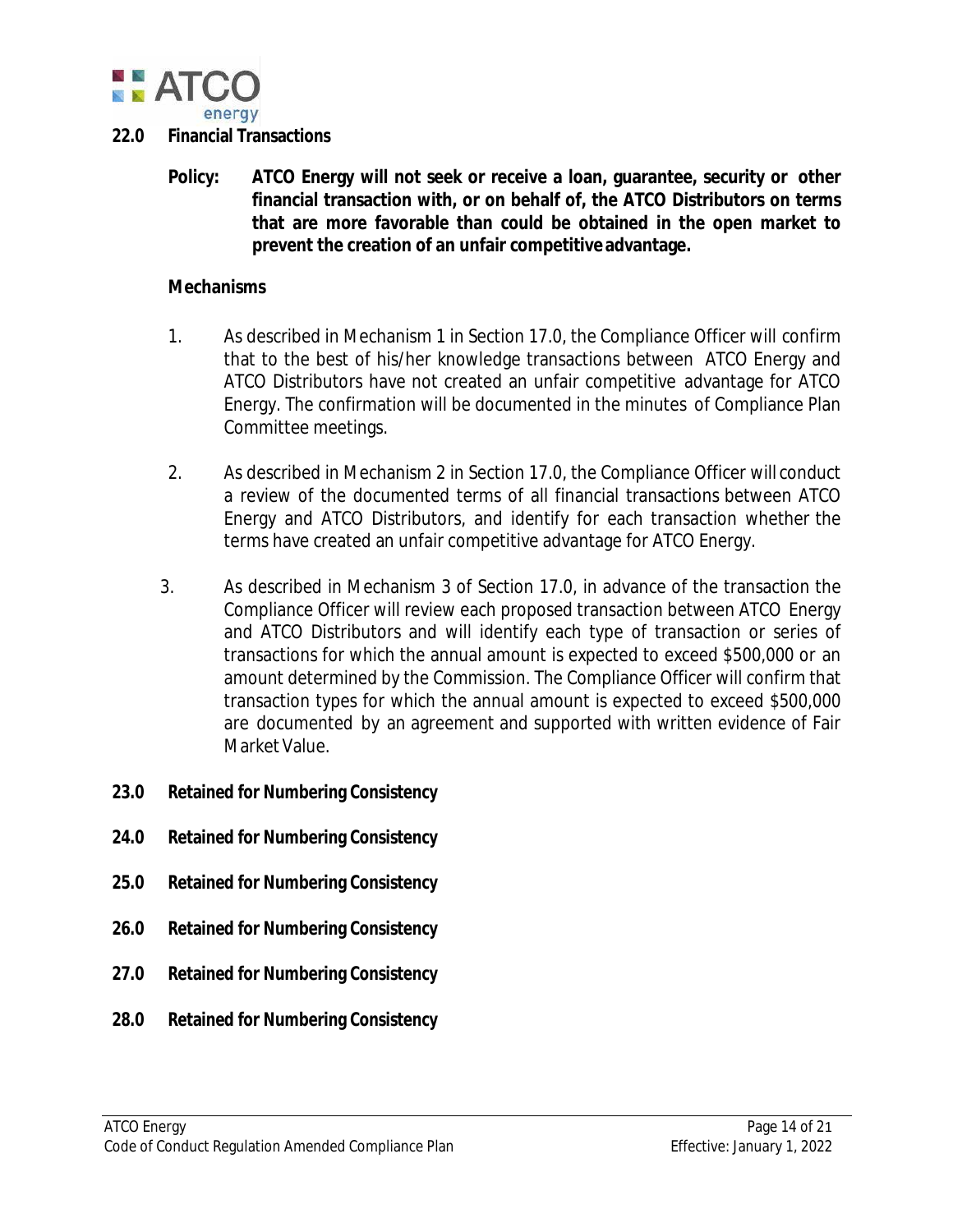

# **Part 4 Compliance Requirements**

# **Division 1 Compliance Plans and Compliance Reports**

## **29.0 Prohibition against Providing Retail Energy Services Without Approved Compliance Plan**

# **Policy: ATCO Energy has an approved compliance plan, supporting the provision of Retail Energy Services to Customers.**

## **Mechanisms**

- 1. The approved compliance plan is publicly available on the ATCO Energy website at https://energy.atco.com/en-ca/energy-compliance.html .
- **30.0 Compliance Plan Required**

## **Policy: ATCO Energy's Compliance Plan will meet the requirements of the Regulation and will be filed with the AUC for approval.**

- 1. The Compliance Officer will distribute a copy of the approved Compliance Plan to officers, employees, agents and contractors that are affected by the Compliance Plan.
- 2. The Compliance Officer will ensure that the Compliance Plan is implemented in accordance with its policies and through its mechanisms. The Compliance Plan Committee will monitor and enforce compliance with the Regulation and the Compliance Plan through the policies and mechanisms contained herein. The Compliance Plan Committee will meet at least once annually and document its review of compliance.
- 3. The Compliance Officer will review and document any non-compliance with the Regulation or the Compliance Plan and the action taken to remedy the noncompliance. At least once annually, the Compliance Plan Committee will review the action taken to mitigate any issues of non-compliance.
- 4. The Compliance Officer will acknowledge all disputes, complaints or inquiries within 5 working days of its receipt and respond to the dispute, complaint or inquiry within 21 working days. A final resolution of the dispute, complaint or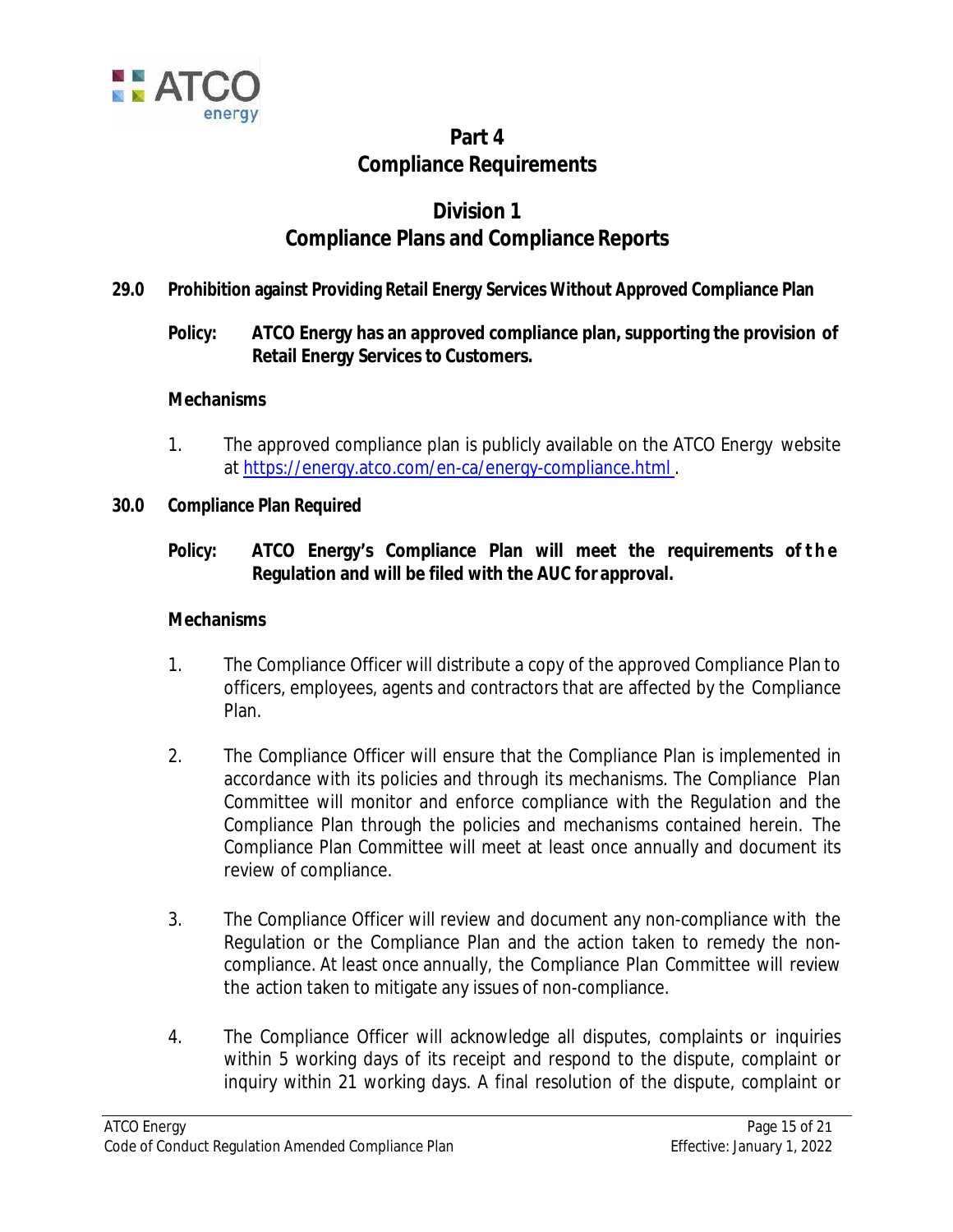

inquiry shall be completed as expeditiously as possible in the circumstances, and in any event within 60 days of receipt of the dispute, complaint or inquiry, except where the party making the submission otherwise agrees. The Compliance Officer will document how the complaints have been addressed. At least once annually, the Compliance Plan Committee will review how the complaints have been addressed.

- **31.0 Retained for Numbering Consistency**
- **32.0 Changes to Compliance Plan**
	- **Policy: ATCO Energy will amend the Compliance Plan to reflect changes in circumstances and changes to the Regulation.**

#### **Mechanisms**

- 1. At least annually, the Compliance Officer will review the Compliance Plan and determine if amendments are required for any reason including changed circumstances and changes to the Regulation.
- 2. The Compliance Officer will notify affected ATCO Energy officers, employees, agents and contractors of any amendments approved by the AUC as soon as practicable.
- 3. ATCO Energy will revise the Compliance Plan in the event of a material change in the Regulation or to ATCO Energy's business processes. Any revisions to the Compliance Plan will be submitted to the AUC for review and approval.

### **33.0 Annual Compliance Reports**

**Policy: ATCO Energy will report any non-compliance with the Regulation and the Compliance Plan and file annual reports in accordance with the Regulation.**

- 1. The Compliance Officer will prepare an Annual Compliance Report and the Compliance Plan Committee will review the report before the Compliance Officer provides the report to the Board of Directors for approval.
- 2. The Compliance Officer will provide the approved Annual Compliance Report to the AUC within 90 days following the end of each calendar year.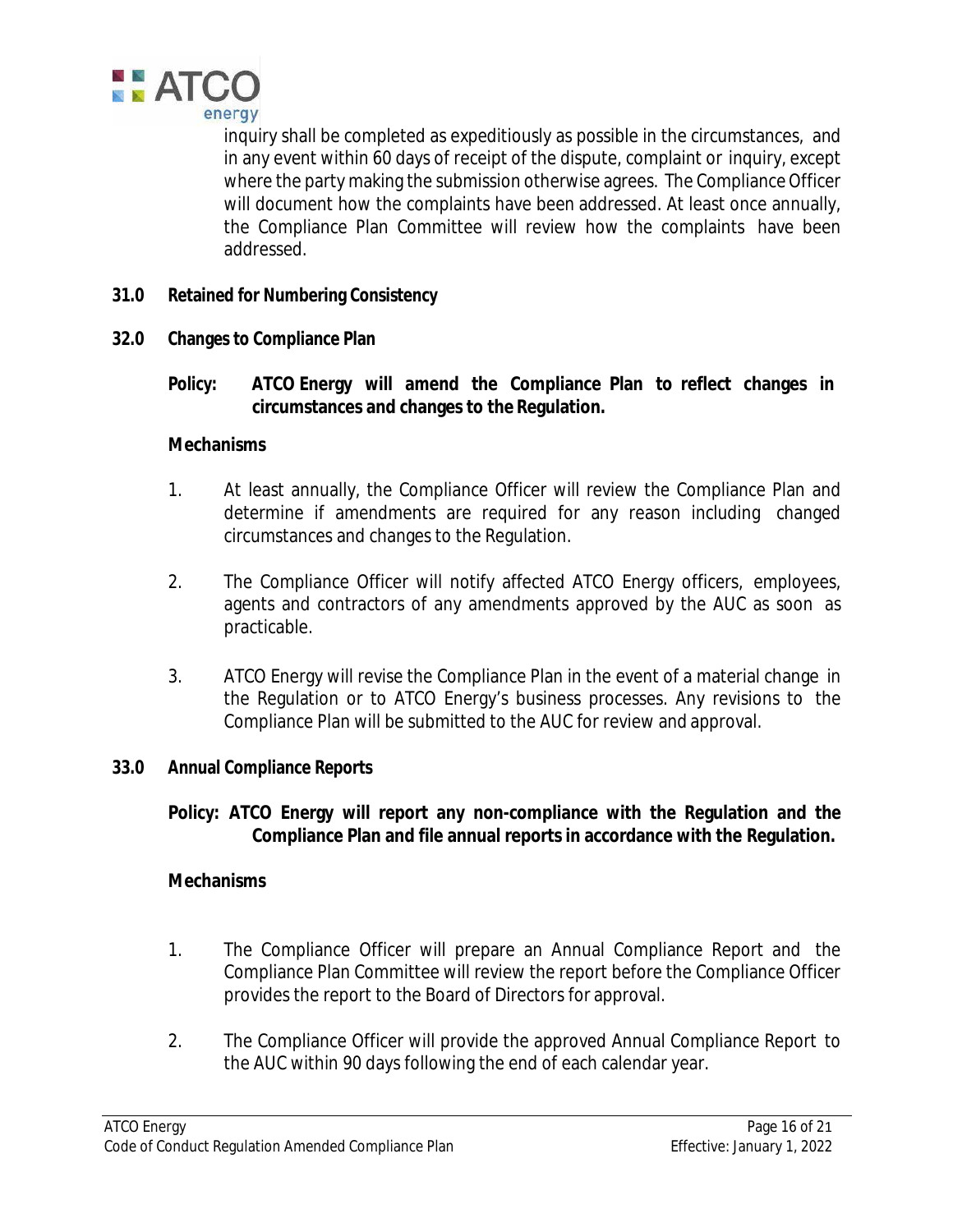

- 3. Any non-compliance will be reported to the AUC in accordance with the Regulation.
- **34.0 Information about Complaints**
	- **Policy: ATCO Energy will give notice to the public that complaints about contraventions of the Regulation or the plan may be made to the AUC or the Market Surveillance Administrator.**

### **Mechanisms**

- 1. The Compliance Officer will provide the notice to the AUC for approval prior to the publication of the notice.
- 2. Annually, the Compliance Officer will ensure the notice is available at https://energy.atco.com/en-ca/energy-compliance.html .
- **35.0 Retained for Numbering Consistency**
- **36.0 Retained for Numbering Consistency**

# **Division 2 Varying Arrangements**

- **37.0 Retained for Numbering Consistency**
- **38.0 Emergency Exceptions**
	- **Policy: Any action taken by ATCO Energy in response to an emergency that threatens public safety, the safety of officers, employees, contractors or agents, does not contravene the Regulation or the Compliance Plan.**

- 1. In the event of an emergency, the Compliance Officer will record an emergency action that would otherwise contravene the Regulation or the Compliance Plan and report the emergency action and the expected compliance impact to the AUC as appropriate and to the Compliance Plan Committee.
- 2. Any emergency exceptions will be reported in annual compliance reports and documented in the minutes of quarterly Compliance Plan Committeemeetings.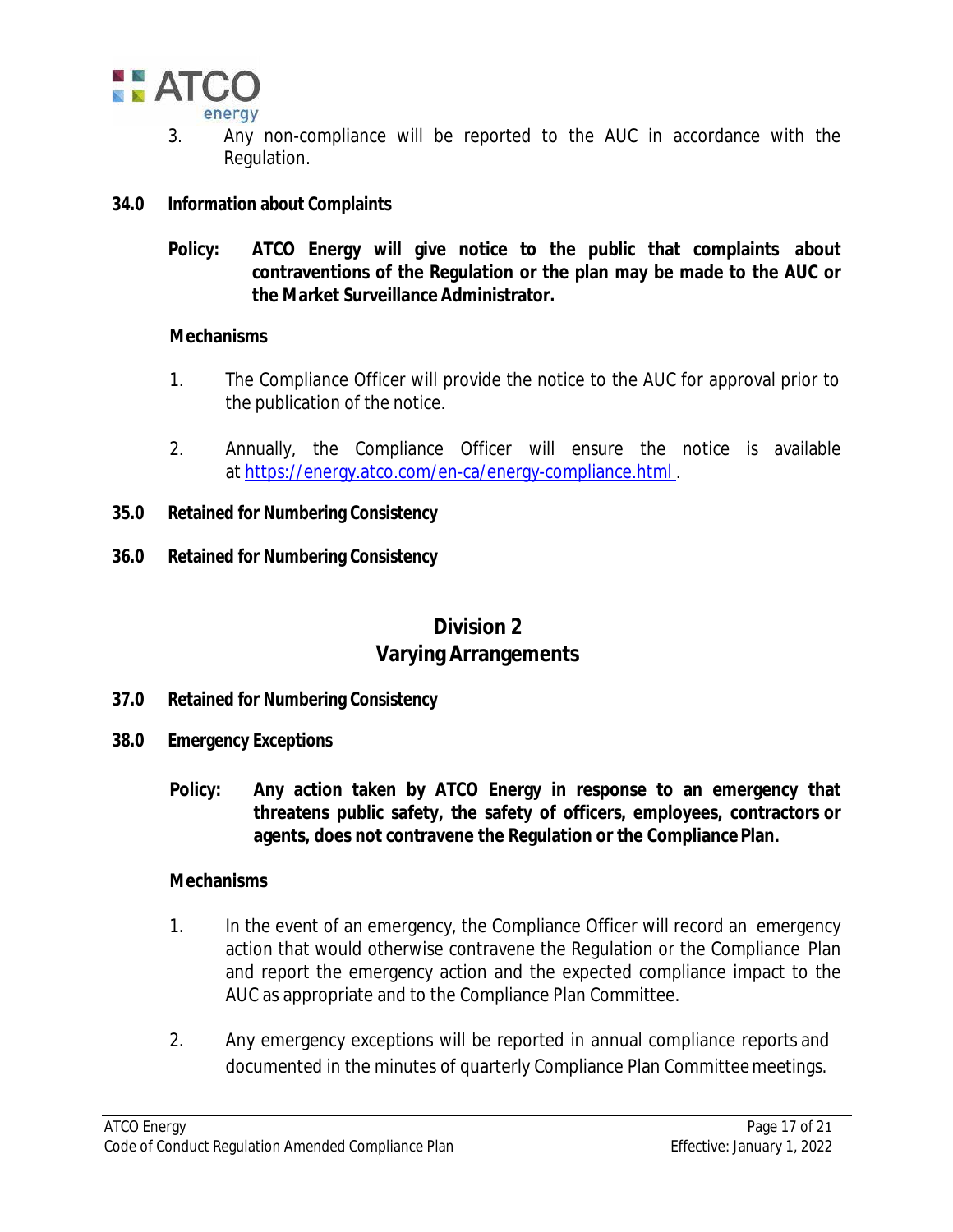

# **Division 3 Compliance Audit**

- **39.0 Retained for Numbering Consistency**
- **40.0 Audit**
	- **Policy: ATCO Energy will retain all code of conduct compliance records listed under Appendix A for at least three years and give the auditor access to any information required to conduct the audit and will reimburse the AUC for the auditor's costs and expenses.**

### **Mechanisms**

- 1. The Compliance Officer will permit sufficient access to records, and information systems for the auditor to perform the required audit.
- 2. The Commission may amend Appendix A from time to time on notice and absent a registered objection, the proposed changes to the appendix will take effect within 10 business days from the date of the notice.
- **41.0 Retained for Numbering Consistency**

# **Division 4 Investigations**

- **42.0 Retained for Numbering Consistency**
- **43.0 Retained for Numbering Consistency**
- **44.0 Retained for Numbering Consistency**

# **Part 5 Transitional Provisions, Repeal and Coming into Force**

**45.0 Retained for Numbering Consistency**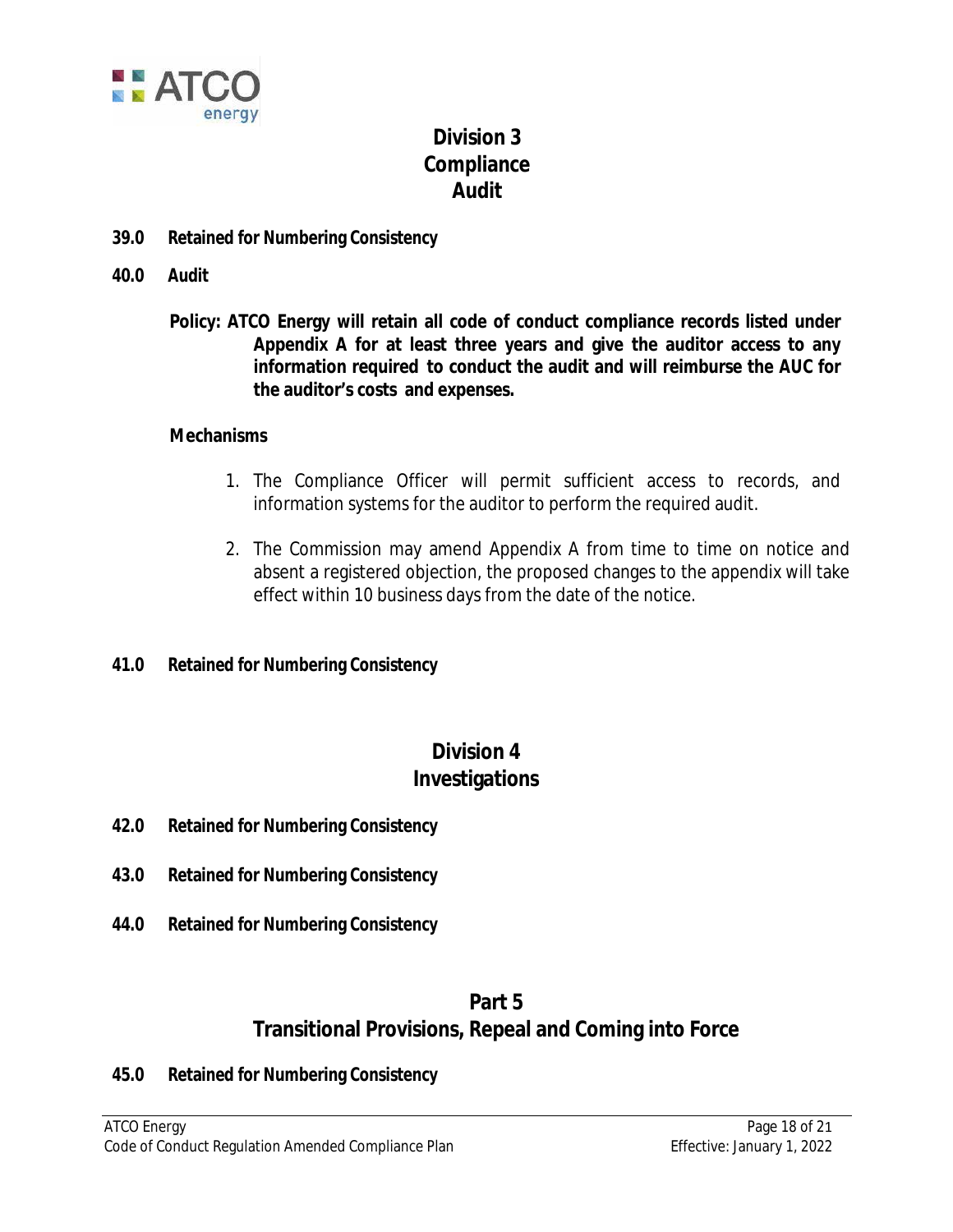

- **46.0 Retained for Numbering Consistency**
- **47.0 Retained for Numbering Consistency**
- **48.0 Retained for Numbering Consistency**
- **49.0 Retained for Numbering Consistency**
- **50.0 Retained for Numbering Consistency**
- **51.0 Coming into force**
	- **Policy: The Compliance Plan will be effective on June 27, 2017, amended on January 1, 2022 and remains effective until amended orrevoked.**

#### **Mechanisms**

1. None Required.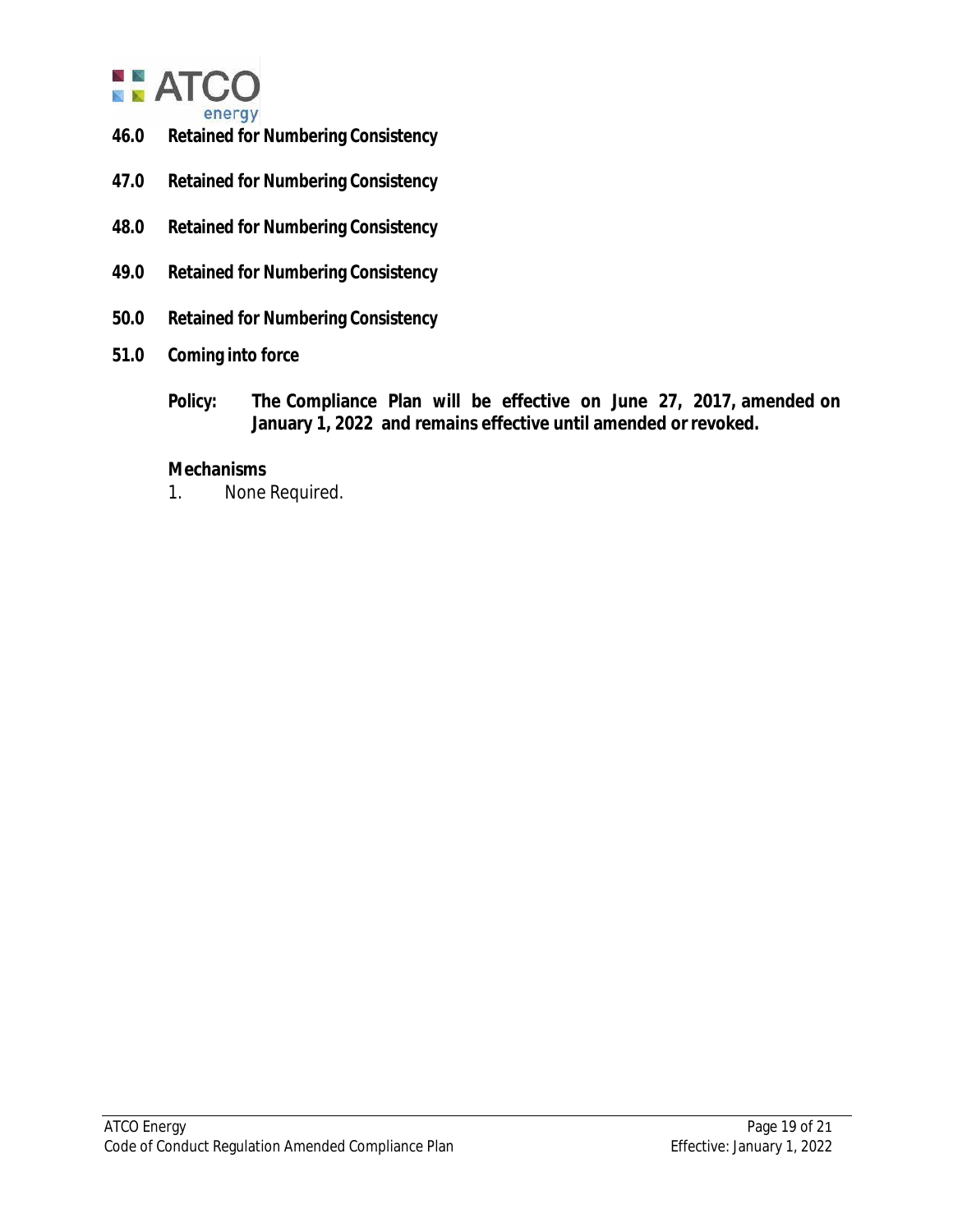

# **Appendix A – List of code of conduct compliance records**

As per Section 40.0 Audit, the following list of records, pertaining to sections of this Plan for which compliance records are pertinent, will be maintained for a minimum of three years:

| Section | <b>Code of Conduction Compliance Record</b>                                                                                                                                                                                                                                                                                     |
|---------|---------------------------------------------------------------------------------------------------------------------------------------------------------------------------------------------------------------------------------------------------------------------------------------------------------------------------------|
| 3.0     | Human resources will retain compliance training material and will maintain a list of<br>applicable officers and employees to be trained, and upon training completion, will<br>retain officer and employee written acknowledgements.                                                                                            |
|         | Human Resources will maintain records of all employees commencing employment<br>or transferring, including employee on-boarding/off-boarding processes.                                                                                                                                                                         |
|         | Procurement will maintain a list of applicable agents and contractors requiring<br>Compliance Training Material, and upon delivery, will retain agent and contractor<br>written acknowledgements.                                                                                                                               |
| 4.0     | Customer Care and Billing will retain a written record of Call Centre messaging used<br>and the approval.                                                                                                                                                                                                                       |
|         | Customer Care and Billing will maintain a record of all calls that were reviewed<br>monthly and report any non-compliance to the Compliance Plan Committee. The<br>record will include information identifying the call center agent, date the call was<br>received, date the call was reviewed, and number of calls monitored. |
| 6.0     | Customer Care and Billing will retain a written record of Call Centre messaging,<br>including associated approvals, communicated to the public or Customers regarding<br>Retail Energy Services.                                                                                                                                |
| 7.0     | Marketing and Communications will maintain a log of all approved promotional,<br>consumer awareness and education materials distributed to the public or<br>Customers.                                                                                                                                                          |
| 9.0     | The Compliance Officer will retain a record of annual confirmation that ATCO<br>Energy's privacy commitments comply with applicable federal and provincial<br>legislation.                                                                                                                                                      |
| 10.0    | Customer Care and Billing will retain a record of all customer enrollment records, as<br>documented through call and website interactions. The record will include<br>information identifying the call center agent, date the call was received, date of<br>verbal or electronic consent, and date of approval.                 |